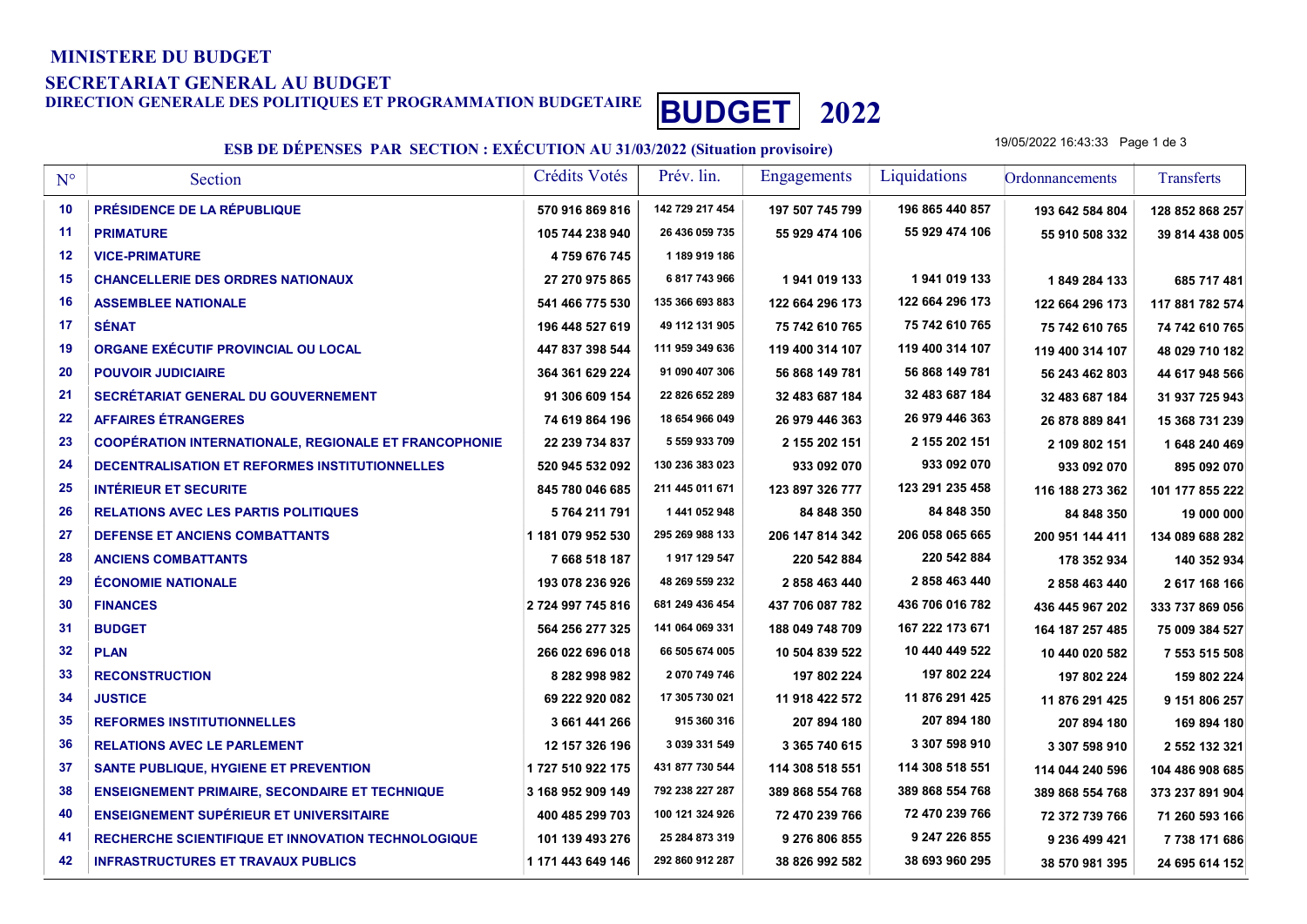## ESB DE DÉPENSES PAR SECTION : EXÉCUTION AU 31/03/2022 (Situation provisoire)

19/05/2022 16:43:34 Page 2 de 3

| $N^{\circ}$ | Section                                                          | Crédits Votés   | Prév. lin.      | Engagements    | Liquidations   | Ordonnancements | <b>Transferts</b> |
|-------------|------------------------------------------------------------------|-----------------|-----------------|----------------|----------------|-----------------|-------------------|
| 43          | <b>URBANISME ET HABITAT</b>                                      | 57 320 853 043  | 14 330 213 261  | 4915867054     | 4915867054     | 4 907 079 685   | 1 299 626 211     |
| 44          | <b>AGRICULTURE</b>                                               | 684 650 022 478 | 171 162 505 620 | 41 362 303 294 | 41 191 956 634 | 41 118 144 289  | 8 260 358 052     |
| 45          | DÉVELOPPEMENT RURAL                                              | 641 719 900 801 | 160 429 975 200 | 13 794 015 318 | 13 754 845 137 | 13 219 018 137  | 3 377 389 340     |
| 46          | <b>INDUSTRIE</b>                                                 | 58 918 188 874  | 14 729 547 219  | 4 509 132 562  | 4 509 132 562  | 4 059 570 052   | 1 404 924 922     |
| 47          | <b>COMMERCE EXTÉRIEUR</b>                                        | 45 293 868 483  | 11 323 467 121  | 4753807977     | 4753807977     | 4753807977      | 4 185 703 756     |
| 48          | <b>MINES</b>                                                     | 33 598 709 196  | 8 399 677 299   | 2 834 173 444  | 2 834 173 444  | 2 834 173 444   | 1 292 621 592     |
| 49          | <b>HYDROCARBURES</b>                                             | 23 591 121 188  | 5 897 780 297   | 1 197 618 750  | 1 197 618 750  | 1 197 618 750   | 1058 686 733      |
| 50          | <b>RESSOURCES HYDRAULIQUE ET DE L'ELECTRICITE</b>                | 560 498 559 968 | 140 124 639 992 | 9 887 294 168  | 9865195090     | 9 865 195 090   | 4 679 827 282     |
| 51          | <b>TRANSPORTS ET VOIES DE COMMUNICATION</b>                      | 435 347 172 577 | 108 836 793 144 | 5 805 361 294  | 5 805 361 294  | 5 805 361 294   | 4 124 143 886     |
| 52          | POSTES, TELECOMMUNICATIONS ET NOUVELLES TECHNOLOGIES D           | 60 393 367 361  | 15 098 341 840  | 2 560 302 592  | 2 559 404 272  | 2 534 226 772   | 1 108 224 902     |
| 53          | <b>COMMUNICATION ET MEDIAS</b>                                   | 98 161 540 128  | 24 540 385 032  | 26 086 931 813 | 26 086 931 813 | 26 019 307 952  | 15 460 337 231    |
| 54          | <b>DROITS HUMAINS</b>                                            | 10 060 739 079  | 2 515 184 770   | 2 494 793 879  | 2 458 064 873  | 2458064873      | 1 477 773 686     |
| 55          | <b>AFFAIRES FONCIERES</b>                                        | 15 897 702 692  | 3 974 425 673   | 2 827 967 493  | 2827967493     | 2 806 248 993   | 1 541 722 986     |
| 56          | <b>ENVIRONNEMENT ET DEVELOPPEMENT DURABLE</b>                    | 131 002 166 873 | 32 750 541 718  | 5 117 104 402  | 5 117 104 402  | 4787048902      | 4 247 992 234     |
| 57          | <b>TOURISME</b>                                                  | 29 650 536 756  | 7 412 634 189   | 1880 363 526   | 1856840276     | 1856840276      | 1425 567 605      |
| 58          | <b>CULTURE ET ARTS</b>                                           | 49 955 695 677  | 12 488 923 919  | 5 037 433 450  | 5 005 386 408  | 4 948 006 334   | 4 521 390 407     |
| 59          | <b>JEUNESSE ET INITIATION A LA NOUVELLE CITOYENNETE</b>          | 36 865 241 998  | 9 216 310 500   | 4762118895     | 4762118895     | 4723306019      | 3 396 750 690     |
| 60          | <b>SPORTS ET LOISIRS</b>                                         | 32 743 336 927  | 8 185 834 232   | 29 417 515 185 | 28 732 616 261 | 28 691 395 794  | 14 391 221 534    |
| 61          | <b>FONCTION PUBLIQUE</b>                                         | 279 428 050 289 | 69 857 012 572  | 25 980 954 283 | 25 980 954 283 | 25 980 954 283  | 24 465 514 766    |
| 62          | <b>EMPLOI, TRAVAIL ET PREVOYANCE SOCIALE</b>                     | 40 870 282 800  | 10 217 570 700  | 2 685 839 430  | 2668 185 230   | 2 668 185 230   | 2 465 160 432     |
| 63          | <b>PREVOYANCE SOCIALE</b>                                        | 10 097 596 833  | 2 524 399 208   | 604 723 776    | 592 686 726    | 592 686 726     | 442 191 176       |
| 64          | <b>AFFAIRES SOCIALES</b>                                         | 71 954 216 037  | 17 988 554 009  | 8 074 579 442  | 8 074 579 442  | 8 074 579 442   | 6426125238        |
| 65          | <b>GENRE, FAMILLE ET ENFANT</b>                                  | 265 491 350 652 | 66 372 837 663  | 3 091 940 248  | 3 091 940 248  | 3 091 940 248   | 2 683 463 704     |
| 68          | PERSONNES VIVANTS AVEC HANDICAP                                  | 6972542628      | 1743 135 657    | 1 131 613 779  | 955 213 779    | 955 213 779     | 179 468 400       |
| 69          | <b>INTEGRATION REGIONALE</b>                                     | 8 281 102 637   | 2 070 275 659   | 2 565 783 992  | 2 449 571 741  | 2 424 549 965   | 1 316 118 369     |
| 70          | <b>ACTIONS HUMANITAIRES ET SOLIDARITE NATIONALE</b>              | 83 887 506 744  | 20 971 876 686  | 15 082 270 107 | 15 082 270 107 | 14 722 651 616  | 5 321 779 032     |
| 71          | <b>NUMERIQUE</b>                                                 | 53 567 141 219  | 13 391 785 305  | 916 714 885    | 916 714 885    | 916 714 885     | 695 185 256       |
| 74          | <b>PORTEFEUILLE</b>                                              | 29 168 682 357  | 7 292 170 589   | 2 575 977 307  | 2 575 977 307  | 2 575 977 307   | 995 012 906       |
| 76          | <b>COMITE NATIONAL DE SUIVI DE L'ACCORD DE LA St SYLVESTRE</b>   | 4 593 026 166   | 1 148 256 542   | 767 210 366    | 767 210 366    | 767 210 366     | 347 210 366       |
| 77          | <b>COMMISSION ELECTORALE NATIONALE INDEPENDANTE</b>              | 581 709 843 352 | 145 427 460 838 | 55 120 858 749 | 55 120 858 749 | 55 120 858 749  | 4 035 078 566     |
| 78          | <b>FORMATION PROFESSIONNELLE, ARTS ET METIERS</b>                | 65 090 342 301  | 16 272 585 575  | 4 168 042 606  | 4 168 042 606  | 4 114 946 641   | 3 962 593 847     |
| 79          | <b>CONSEIL ÉCONOMIQUE ET SOCIAL DE LA REPUBLIQUE</b>             | 28 985 019 959  | 7 246 254 990   | 8 074 820 950  | 8 074 820 950  | 8 074 820 950   | 1 022 960 420     |
| 80          | <b>CONSEIL SUPÉRIEUR DE L'AUDIO-VISUEL ET DE LA COMMUNICATIO</b> | 7808473833      | 1952 118 458    | 1 152 760 326  | 997 401 720    | 988 858 920     | 561 841 574       |